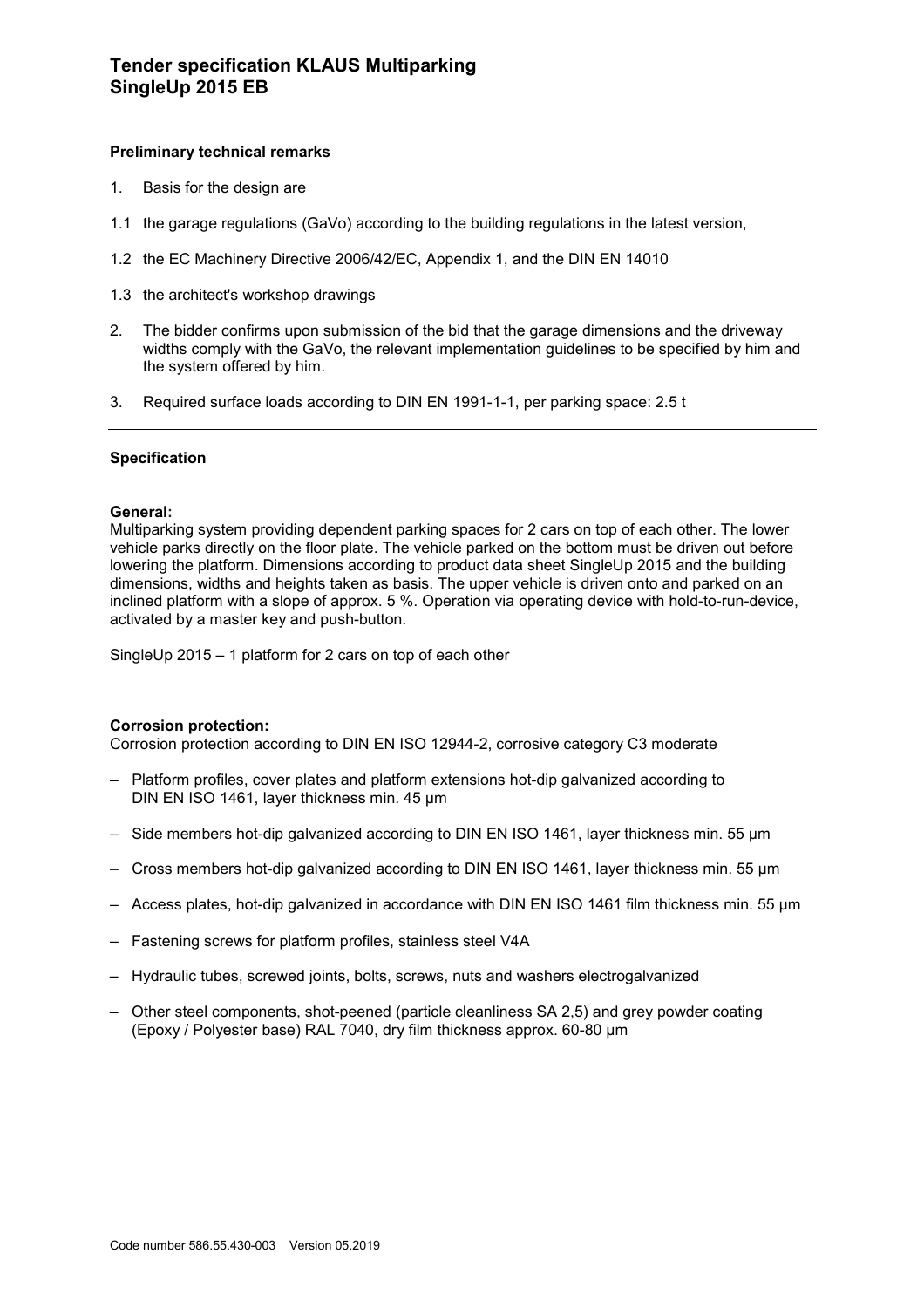# **Tender specification KLAUS Multiparking SingleUp 2015 EB**

## **Hydraulic unit:**

The hydraulic unit is used to drive several Multiparkers if they are arranged next or opposite (separated by the driveway only) to each other. The system is controlled with the control unit on for each Multiparker. The Multiparkers can be lifted or lowered together. The hydraulic unit installed is supported rubber-bonded metal. However, we still recommend separating the garage body from the residential house.

## **Bauseitige Leistungen:**

- 1. Electrical supply to the main switch / Foundation earth connector: Suitable electrical supply to the main switch must be provided by the customer during installation. The functionality can be monitored on site by our fitters together with the electrician. If this cannot be done during installation for some reason for which the customer is responsible, the customer must commission an electrician at their own expense and risk. In accordance with DIN EN 60204 (Safety of Machinery. Electrical Equipment), grounding of the steel structure is necessary, provided by the customer (distance between grounding max. 10 m)
- 2. Safety fences: Any constraints that may be necessary according to DIN EN ISO 13857 in order to provide protection, for pathways directly in front, next to or behind the unit. This is also valid during construction.
- 3. Numbering of parking spaces: Consecutive numbering of parking spaces
- 4. Building services: Any required lighting, ventilation, fire extinguishing and fire alarm systems as well as clarification and compliance with the relevant regulatory requirements.
- 5. Marking:

In compliance with DIN EN 14010, 10 cm wide yellow-black markings compliant to ISO 3864 must be applied by the customer with a distance of 90 cm to the edge of the platform in the access area to mark the danger zone in front of the supporting surface of the upper platform edge.

- 6. Wall cuttings: Any necessary wall cuttings according to product data SingleUp 2015.
- 7. Operating device: Cable conduits and recesses for operating device see product data SingleUp 2015.
- 8. Floor and walls are to be made of concrete (quality minimum C20/25).